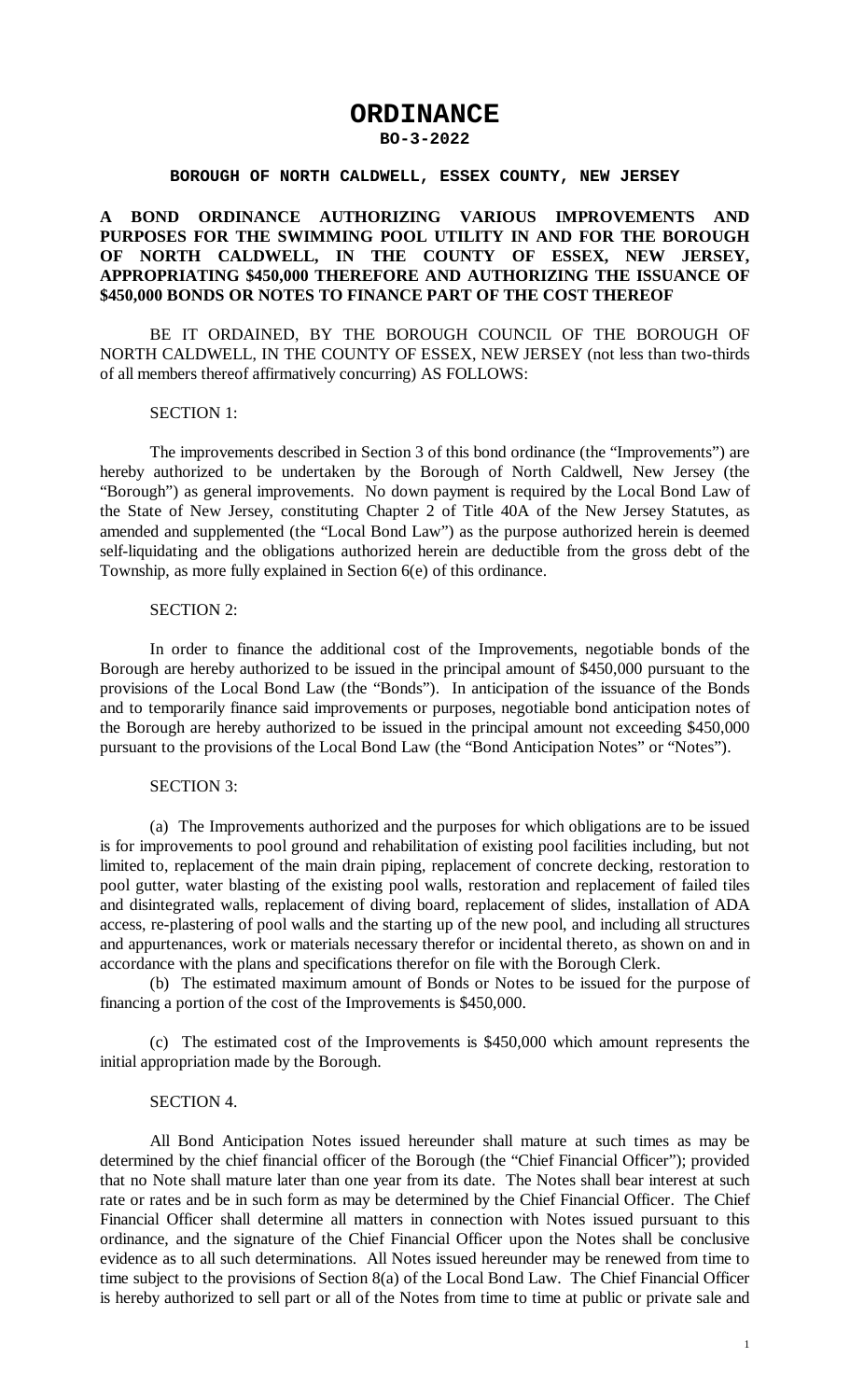to deliver them to the purchasers thereof upon receipt of payment of the purchase price plus accrued interest from their dates to the date of delivery thereof. The Chief Financial Officer is directed to report in writing to the Borough Council of the Borough at the meeting next succeeding the date when any sale or delivery of the Notes pursuant to this ordinance is made. Such report must include the amount, the description, the interest rate and the maturity schedule of the Notes sold, the price obtained and the name of the purchaser.

## SECTION 5:

The capital budget of the Borough is hereby amended to conform with the provisions of this ordinance to the extent of any inconsistency herewith. The resolution in the form promulgated by the Local Finance Board showing full detail of the amended capital budget and capital program as approved by the Director, Division of Local Government Services, Department of Community Affairs, State of New Jersey is on file with the Borough Clerk and is available for public inspection.

## SECTION 6:

The following additional matters are hereby determined, declared, recited and stated:

(a) The Improvements described in Section 3 of this bond ordinance are not current expenses, and are capital improvements or properties that the Borough may lawfully make or acquire as general improvements, and no part of the cost thereof has been or shall be specially assessed on property specially benefited thereby.

(b) The average period of usefulness of the Improvements, within the limitations of the Local Bond Law, taking into consideration the respective amounts of all obligations authorized for the several purposes, according to the reasonable life thereof computed from the date of the Bonds authorized by this bond ordinance, is fifteen (15) years.

(c) The Supplemental Debt Statement required by the Local Bond Law has been duly prepared and filed in the office of the Borough Clerk and a complete executed duplicate thereof has been filed in the office of the Director, Division of Local Government Services, Department of Community Affairs, State of New Jersey. Such statement shows that the gross debt of the Borough, as defined in the Local Bond Law, is increased by the authorization of the Bonds and Notes provided in this bond ordinance by \$450,000 and the obligations authorized herein will be within all debt limitations prescribed by the Local Bond Law.

(d) An aggregate amount not exceeding \$100,000 for items of expense listed in and permitted under Section 20 of the Local Bond Law is included in the estimated cost of the Improvements, as indicated herein.

(e) This bond ordinance authorized obligations of the Borough solely for a purpose described in N.J.S.A. 40A:2-7(h). The obligations authorized herein are to be issued for a purpose that is deemed to be self-liquidating pursuant to N.J.S.A. 40A:2-47(a) and are deductible from gross debt pursuant to N.J.S.A. 40A:2-44(c).

## SECTION 7:

Any funds received from time to time by the Borough as contributions in aid of financing the purposes described in Section 3 of this Ordinance shall be used for financing said Improvements by application thereof either to direct payment of the cost of said Improvements or to the payment or reduction of the authorization of the obligations of the Borough authorized therefor by this Bond Ordinance. Any such funds received may, and all such funds so received which are not required for direct payment of the cost of said Improvements shall, be held and applied by the Borough as funds applicable only to the payment of obligations of the Borough authorized by this Bond Ordinance.

# SECTION 8:

The full faith and credit of the Borough are hereby pledged to the punctual payment of the principal of and interest on the obligations authorized by this bond ordinance. The obligations shall be direct, unlimited obligations of the Borough, and the Borough shall be obligated to levy